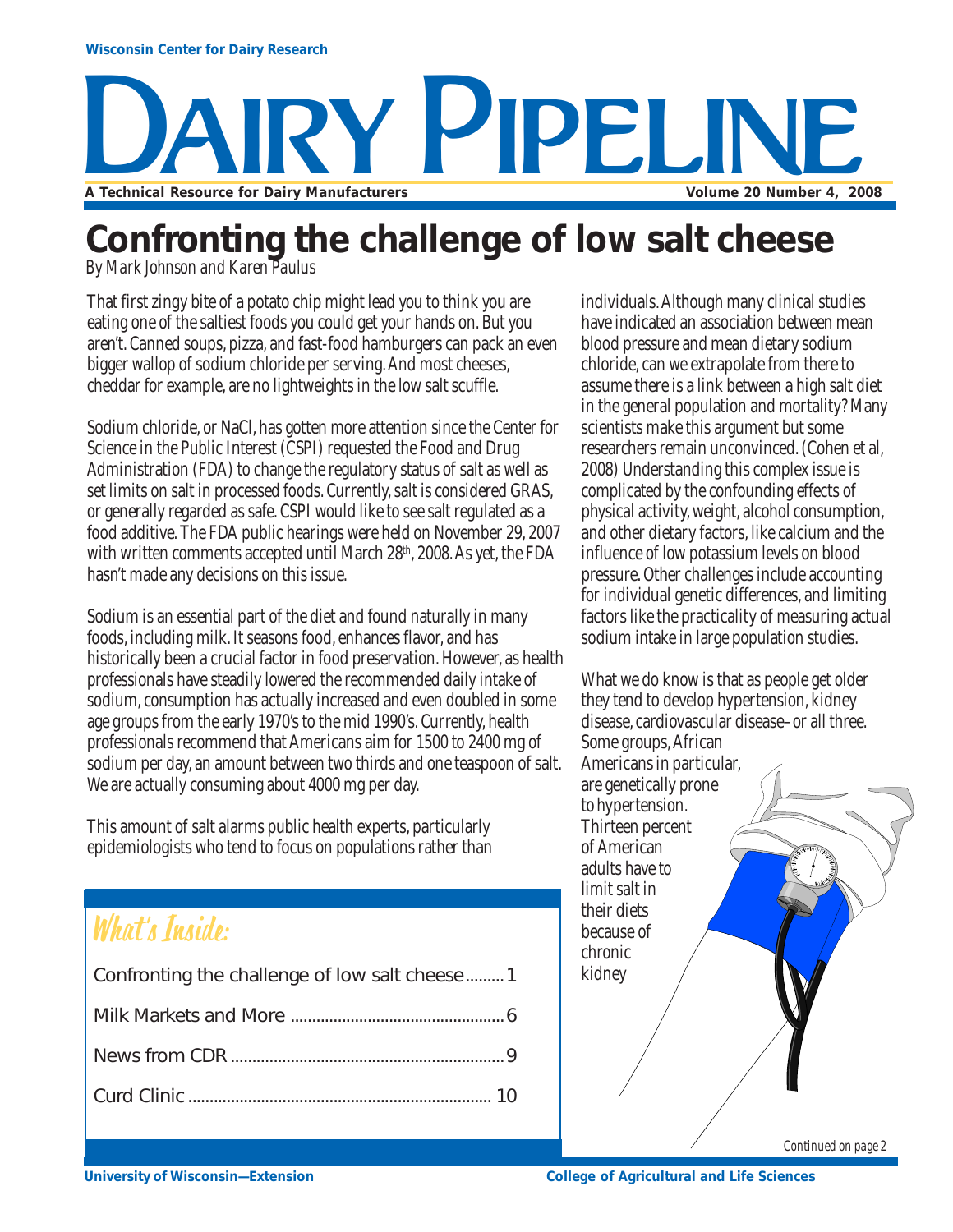

Milk is a minor source of sodium in cheese; most is added in the form of sodium chloride. Although humans have used salt to preserve food for many centuries, the main reason salt is added to cheese these days is to control and enhance flavor.

**2**

#### *Continued from page 1*

disease, currently the count is 26 million people but the number is rising. According to CSPI, 65 million American adults have hypertension or high blood pressure, and 90% of us will eventually develop it. Following the DASH (Dietary Approaches to Stop Hypertension) diet, which is high in fruits, vegetables, and low fat dairy products while lowering sodium and raising potassium, is recommended for lowering blood pressure. And, of course, effective medication is also available to treat high blood pressure.

All of the groups mentioned above are watching how much salt they eat, but it is more critical for some of them. For example, people with chronic kidney or heart disease have to pay close attention to exactly how much salt they are eating, they need to count each mg. The second tier, people diagnosed with hypertension but successfully treated, are still watching the amount of sodium they eat but they have more flexible diets than the first group. The third group, health conscious people hoping to prevent hypertension, likely pay attention to sodium but they may not want to give up their favorite cheese. Given that the bulge of baby boomers is aging into the decades where hypertension appears (over 50 for men and over 60 for women), it might be useful to take a look at the issue of sodium chloride in cheese. After all, we are talking about a huge market!

#### **Milk is a minor source of sodium**

Milk is a minor source of sodium in cheese; most is added in the form of sodium chloride. Although humans have used salt to preserve food for many centuries, the main reason salt is added to cheese these days is to control and enhance flavor.

The degree of saltiness observed in any food is a learned or conditioned behavior and we have become accustomed to the idea that certain foods have salty flavor notes. In fact, there is a line item on the USDA cheese grading scorecard for the cheese grader to assess the salt contribution to the overall flavor of the cheese—is it too high or too low? There are no federal standards of identity for

| Table 1.                                                          |
|-------------------------------------------------------------------|
| Approximate composition and sodium content per serving for cheese |

Cheese 1% moisture | % sodium chloride | mg sodium per 30 g serving

Cottage 1.2 1.2 130 mg per 110 g serving

Feta 55 3.2 375 Blue | 44 | 3.0 | 351 Parmesan | 32 | 2.6 | 300 Muenster | 43 | 1.8 | 210 Cheddar | 38 | 1.8 | 210 Swiss 138 1.0 117 Fresh mozzarella  $\begin{array}{ccc} 65 & 1 & 1.0 & 117 \end{array}$  salt content of any cheese (other than specifics when labeling cheese reduced or low sodium). Instead the saltiness attribute is at the discretion of the grader, a judge who has extensive experience and knows what a great cheese should taste like. The cheesemaker is adding no more or no less salt than they need to produce a quality cheese.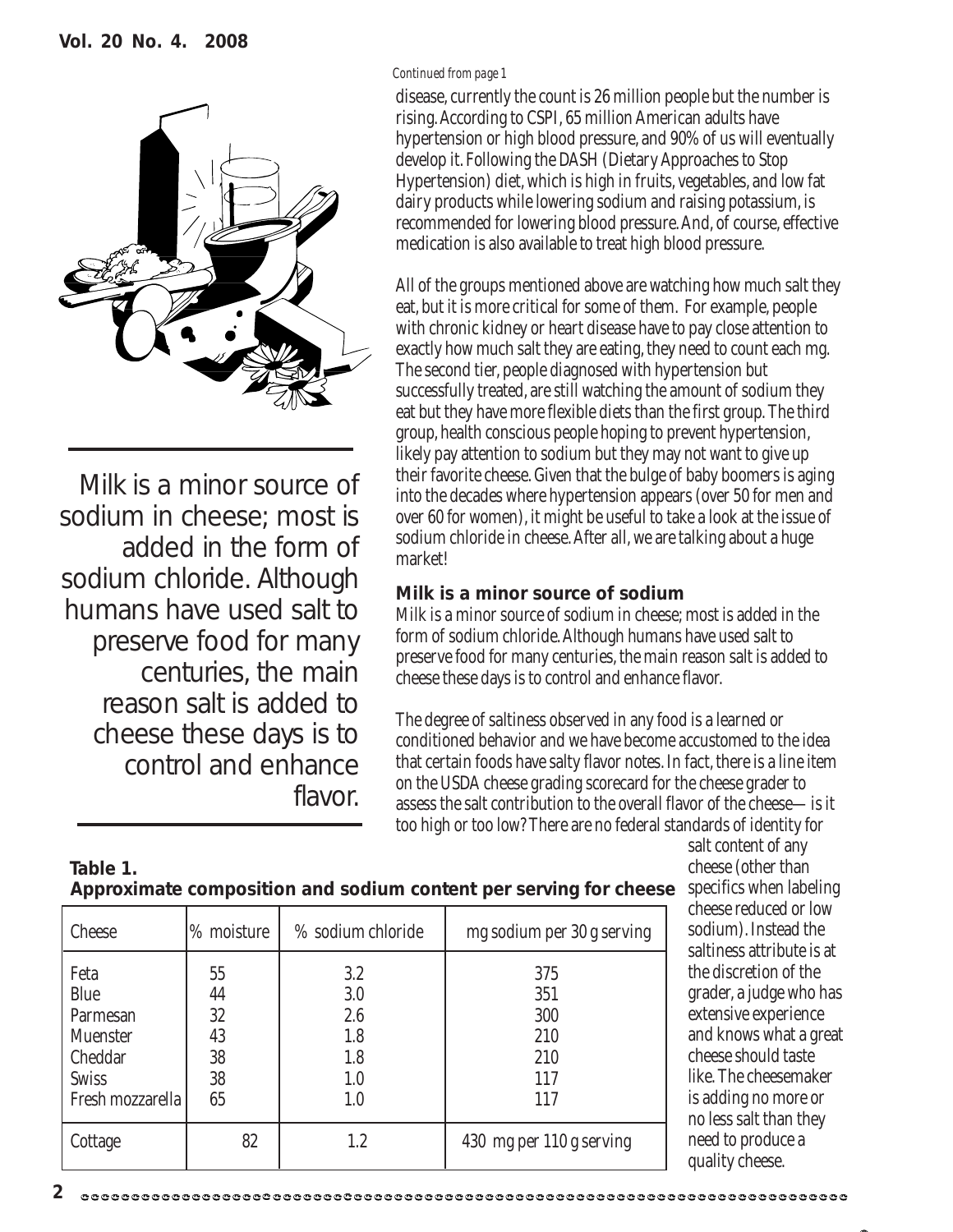cheese, and the rate of acid development (especially the amount of acid developed prior to whey removal). The rate and extent of acid development controls the amount of colloidal calcium phosphate in the cheese, which in turn is the main buffering agent in cheese and acts to modulate the final or lowest pH of the cheese. For cheddar, the pH could be 4.9 or less with out the influence of sodium chloride on starter cultures. Why does this matter? Because a pH of 4.9 can cause

defects in appearance, body and texture. (For more information regarding the effects of salt in cheese see Dairy Pipeline Vol. 17 No.1)

#### **Making reduced sodium cheese**

Cheesemakers have two options for adjusting the amount of sodium in cheese. Either they can use less sodium chloride or they can use salt substitutes. To meet the requirement for reduced sodium cheese, the sodium content of the cheese must be at least 25% less per serving than the reference cheese. (Table 2.) That means two things. First, the cheese company is free to set the reference amount in their cheese. However it implies that they have to establish the typical level or the salt content they usually strive for, which forces the cheesemaker to avoid artificially stating an absurdly high level that is never really used.

Second, the actual level of salt or sodium in a cheese will vary between cheese varieties and therefore may be somewhat misleading to consumers unless they read the label closely. A specified reduction in sodium content does not mean that all cheeses with that reduction contain the same amount of sodium. The label must list the actual sodium content per serving and also list the serving size. Reduced sodium cheese varieties, produced by simply adding less salt, are available. You can find reduced salt cheddar, colby, muenster, monterey jack, and swiss, with a sodium chloride level reduced by 25% to yield a range of 1.8 to 1.2% to 1.35 to 0.9% for the respective cheeses.

For some cheeses it is possible to reduce the sodium content by 25% without having a great

The expected salt taste sensation is different for each variety of cheese but the amount of salt added is not arbitrary, indeed it has been "developed" over centuries. Sometimes the reasons aren't obvious. For example, the salt content in cheese can control the proliferation of undesirable microorganisms while allowing part of the food itself

for the growth and metabolism of a desirable species. Thus the high salt content of blue cheese allows for the rapid growth of the desired mold, *Penicillium roquefortii* and prevents salt sensitive microorganisms from growing and causing defects. In the case of feta, a rather high moisture cheese, salt slows the growth of undesirable microorganisms and slows proteolytic activity that would produce a soft cheese. Parmesan cheese is a low moisture, high salt cheese, and both factors are important to give it a very extended shelf-life of several years. The cheeses mentioned above are the higher salt cheeses, 2.5-3.5% salt. (See Table 1.)

Intermediate salted cheeses (1.5-1.8% salt) such as cheddar, low moisture part skim mozzarella, gouda, and muenster cheeses do not always have a dominant salty taste. But if you reduce the salt to less than 1.5% it generally gets noticed. A cheese in excess of 1.8% may taste like a cheese that is too salty. Lower salt cheeses (0.9-1.2%) such as swiss and fresh mozzarella are not expected to be salty and higher salt contents may detract or even prevent the development of the desired flavor and cheese characteristics. For example, the eyes in a swiss cheese result from the metabolism that leads to gas formation when *Propionibacterium* is added. This particular type of bacteria will not grow at higher salt levels. In fresh mozzarella, the desired delicate, milky, sweet flavors mainly come from the milk and even intermediate salt levels may add an undesirable salty note.

Cheesemakers also take advantage of the variability in salt sensitivity among bacteria when choosing a starter strain. In fact, the salt sensitivity of the acid producing cultures, or starters, necessary to produce the desired cheese dictates the amount of salt used. The extent of acid development, or the lowest pH the cheese comes to, is due to several factors: activity of acid producing cultures, the amount of sugar in the milk and

#### **3**

| Sodium free                                      | less than 5 mg of sodium per serving                                                                                                                                                                                                                                                                                                                                                                                                                                                                                                                                                        |
|--------------------------------------------------|---------------------------------------------------------------------------------------------------------------------------------------------------------------------------------------------------------------------------------------------------------------------------------------------------------------------------------------------------------------------------------------------------------------------------------------------------------------------------------------------------------------------------------------------------------------------------------------------|
| Very low sodium                                  | 35 mg or less per serving                                                                                                                                                                                                                                                                                                                                                                                                                                                                                                                                                                   |
| Low sodium                                       | 140 mg or less per serving                                                                                                                                                                                                                                                                                                                                                                                                                                                                                                                                                                  |
| Reduced sodium                                   | usual sodium level is reduced by 25%                                                                                                                                                                                                                                                                                                                                                                                                                                                                                                                                                        |
| Unsalted, no salt added<br>or without added salt | made without the salt that is normally used,<br>but still contains the sodium that's a natural<br>$\blacksquare$ . $\blacksquare$ . $\blacksquare$ . $\blacksquare$ . $\blacksquare$ . $\blacksquare$ . $\blacksquare$ . $\blacksquare$ . $\blacksquare$ . $\blacksquare$ . $\blacksquare$ . $\blacksquare$ . $\blacksquare$ . $\blacksquare$ . $\blacksquare$ . $\blacksquare$ . $\blacksquare$ . $\blacksquare$ . $\blacksquare$ . $\blacksquare$ . $\blacksquare$ . $\blacksquare$ . $\blacksquare$ . $\blacksquare$ . $\blacksquare$ . $\blacksquare$ . $\blacksquare$ . $\blacksquare$ |

**Table 2.**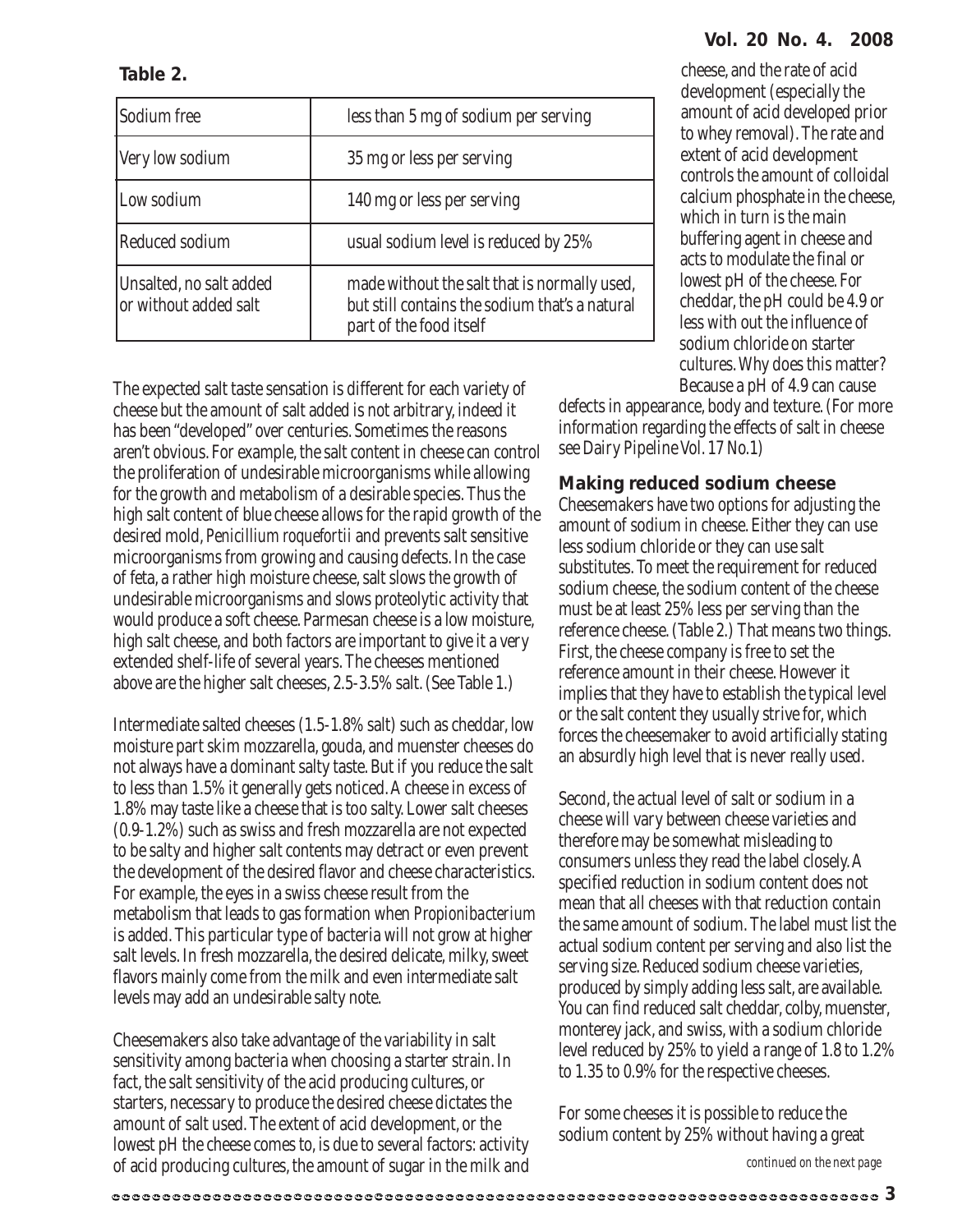#### **Vol. 20 No. 4. 2008**

*continued from page 3*

Can you meet the requirements of a low sodium cheese—less than 0.71% salt—without compromising the expected flavor of the cheese? Probably not. Exceptions may be swiss cheese or fresh mozzarella, cheeses already low in sodium.



impact on flavor. For example, many blue veined cheeses are high salt cheeses, with typical salt contents of over 3%. A 25% reduction in salt would put the salt level at 2.25 %, a level that award-winning manufacturers of blue-veined cheeses already achieve. However, asking the manufacturers to reduce their salt further may adversely influence cheese quality.

A standard of identity exists for only two low sodium cheeses, cheddar and colby. In the case of colby it also explicitly states that sodium chloride can not be added at all. In both cheeses the low sodium definition from the CFR Chapter 21 part 133.116 (cheddar) and 133.121 (colby) states that the cheese can not contain more than 96 mg of sodium per pound of finished food. That is equivalent to 6.3 mg of sodium per serving or 10.6 mg of sodium per 50 g. In essence, this is a cheese with no added salt since milk itself contains enough natural sodium to produce a cheese with this level. The label also must include the name of any added salt substitutes if used. Some cheeses are available with this level of sodium reduction. Examples include Heluva Good Low Sodium Cheddar at 5 mg per serving and Black Diamond Cheddar Cheese and Lorraine Original Cheese both at 15 mg per serving.

The CFR Chapter 21, part 101.12 lists 30g as the serving size for most cheeses with the following exceptions, cottage (110 g), hard grating cheese such as parmesan and romano (5 g), dry cottage cheese curd and ricotta (55 g). However, the nutritional labeling requirements for low sodium foods indicate that foods with a serving size of 30 g or less must not contain more than 140 mg sodium per 50 g of that food. For most cheeses, including hard grating cheese, the amount of salt could not exceed 0.71% to meet that requirement. In the case of cottage cheese it would be 0.33%. Can you meet the requirements of a low sodium cheese less than 0.71% salt—without compromising the expected flavor of the cheese? Probably not. Exceptions may be swiss cheese or fresh mozzarella, cheeses already low in sodium.

Is the cheese quality always compromised when reducing sodium chloride by 33% or more? For a professional cheese grader the answer would likely be yes. However for the consumer, who is looking for a cheese with less salt, the answer may be no—or at least the cheese may be acceptable even if it is not preferred. The top complaint about reduced salt cheeses is that they lack desired flavor and flavor intensity. This is an issue difficult to avoid since flavor changes are the result of adjustments that cheesemakers use to avoid excessive acidity and bitterness when they reduce the salt in cheese.

Some consumers who need to reduce their consumption of sodium promote mixing a weak-flavored low sodium cheese with a small amount of full-flavored cheese that has a typical salt content. Also, many consumers of reduced sodium cheeses like the functionality, or the melt and stretch, of the cheese and they use it as an ingredient in food, addressing the lack of flavor by adding other flavorful ingredients. Still other consumers simply reject the reduced sodium cheeses and just opt to eat less of the higher salt cheeses.

#### **What about salt substitutes?**

Using salt substitutes is another approach to reducing the sodium content of cheese and other foods. In cheese you are more likely to see salt substitutes used when the salt content is reduced more than 33%. The most popular salt substitute currently used is KCl, or potassium chloride, in a blend with NaCl. Although individual taste varies, some consumers can taste KCl if the blend includes more than 50% KCl. Using potassium chloride as a salt substitute may change in the future as new ingredients are developed that don't affect cheese quality, or more precisely, consumer acceptability. It is important to note that KCl must be included on the label since it is extremely important for people with kidney disease to know about potassium.

Does KCl cause bitterness in cheese? The answer is chemically, no. KCl gives a metallic bite to the palate, which is not the classic bitterness of caffeine or quinine. The taste is similar to the burnt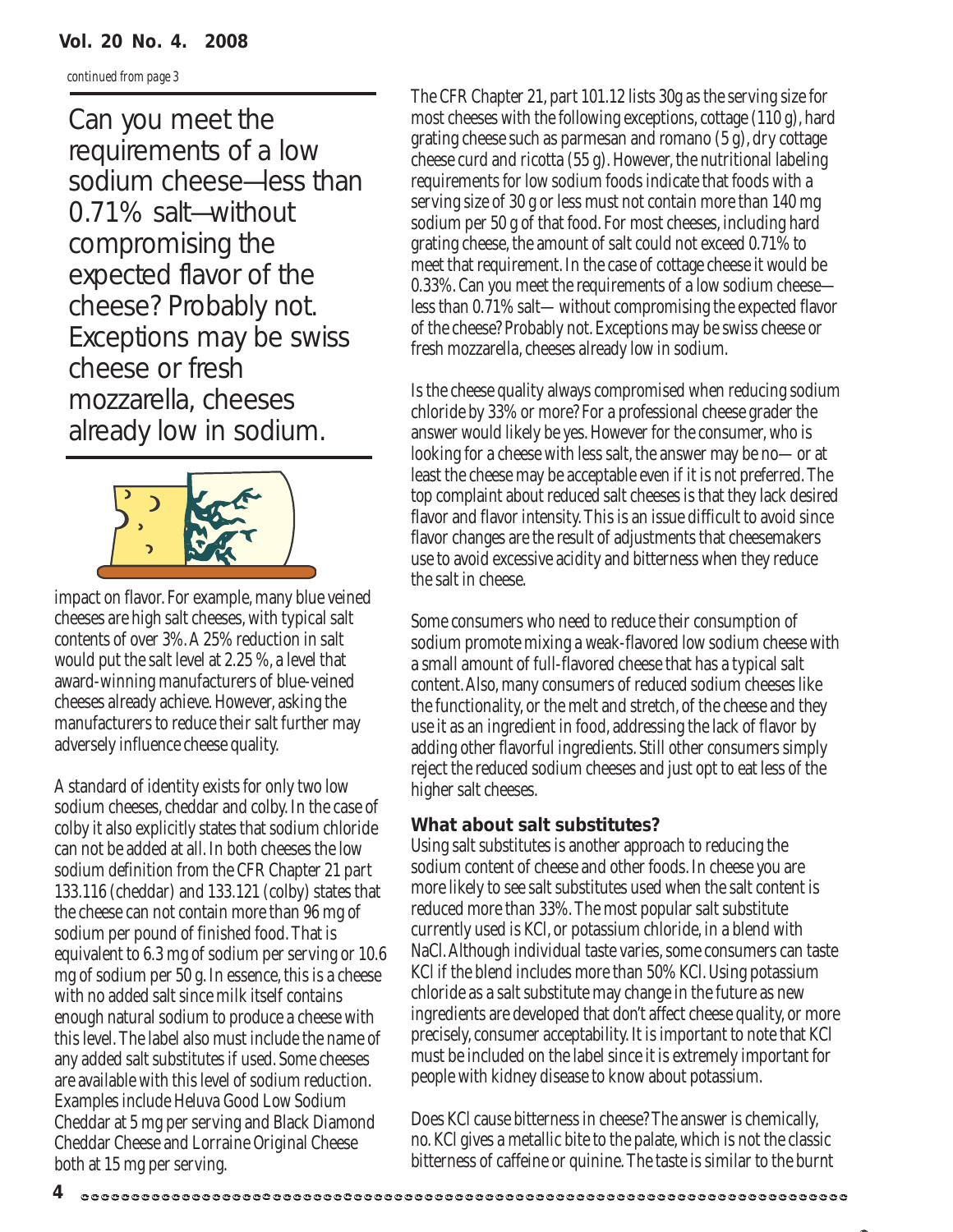end of a match but not the sulfur smell. The bitterness response in reduced sodium cheeses with or without added KCl is in part due to the metallic note from KCl but is also in part from the more classic bitterness that is derived from hydrophobic peptides. The bitter peptides are produced from the degradation of larger peptides that are first derived from the activity of the coagulant. Consequently the bitterness most often observed in cheese—any cheese—is due to both the activity of the coagulant and the strain of starter (and its sensitivity to salt) used to develop acid during cheese making.

#### **Safety is a factor**

At a recent seminar, sponsored by the Food Research Institute, Kathy Glass addressed the role of sodium salts in the safety of ready-to-eat foods. Although salt is added to cheese to control and enhance flavor and not the sole method to control pathogen growth, it is still a factor in the multiple hurdle approach to food safety. Glass notes,"For every effort made to reduce salt levels in foods, a replacement for its antimicrobial activity needs to be considered."

#### **Challenges**

Reducing the sodium chloride content of cheese presents particular challenges since salt has many roles in cheese. Cheesemakers use it to maintain expected flavor, body, texture, and shelf-life by controlling the activities of enzymes and microorganisms. Consumers expect some degree of saltiness in cheese but would also like a larger selection of lower sodium cheeses. A larger selection also makes sense when you consider the various motivations of cheese consumers. As mentioned earlier, people with chronic diseases have different needs than those concerned with preventing hypertension. For consumers interested in preventing hypertension, cheese has many positive nutritional attributes like minerals such as calcium and potassium, which may offset some negative contributions of sodium chloride in the diet. Consumer preference studies of lower sodium cheese have not been conducted with any of these groups.

While efforts have been made to market a table cheese, i.e. cheese eaten directly, perhaps we need to investigate using low sodium cheeses as ingredients. A look at consumer blogs indicates that people who buy low sodium cheese like to add it to meals for its functional characteristics, like melt and stretch.

Directing efforts to overcome the human behavioral response to reduced sodium products will be exceptionally challenging, especially in adults already conditioned to desire salt. Perhaps the bigger challenge will be to find funding for research into the fundamental chemistry of flavor development in the reduced sodium cheese environment, especially if the perception of the market potential is small.



#### **References and Resources**

Cohen H.W., Hailpern, S.S., Alderman, M.H. Sodium Intake and Mortality Follow-up in the Third National Health and Nutrition Examination Survery (NHANES III) . J Gen Intern Med 23(9):1297-302. 2008

Fitzgerald E, and Buckley J. 1985. Effect of total and partial substitution of sodium chloride on the quality of Cheddar cheese. J. Dairy Sci. 68:3127- 3134.

Food and Drug Administration. Code of Federal Regulations. 2008. Chapter 21. U.S. Government Printing Office, Washington, DC.

Guinee TP, and Fox PF. 2004. Salt in Cheese: Physical, Chemical and Biological Aspects. In Cheese: Chemistry, Physics, and Microbiology, 3rd edition. Fox PF, McSweeney PLH, Cogan TM, and Guinee TP eds. Elsevier Academic Press, London.

Guinee TP, and O'Kennedy BT. 2007. Reducing Salt in Cheese and Dairy Spreads. In Reducing Salt in Foods. D Kilcrest and F Angus eds. Woodhead Publishing limited, Cambridge, England.

Schroeder CL, Bodyfelt FW, Wyatt CJ, and McDaniel MR. 1988. Reduction of sodium chloride in cheddar cheese: effect on sensory, microbiological, and chemical properties. J.Dairy Science. 71:2010-2020.

Taubes G., 2000.The (Political) Science of Salt. Science. August 14, 1998

Thomas TD and Pierce KN. 1981. Influence of salt on lactose fermentation and proteolysis in cheddar cheese. New Zealand J. Dairy Sci. Technology 16:253-259.

#### **Websites**

Center for Science in the Public Interest: http://www.cspinet.org/new/200812041.html

UW Food Research Institute http://www.wisc.edu/fri/FRI\_meetings.htm

The Salt Institute http://www.saltinstitute.org/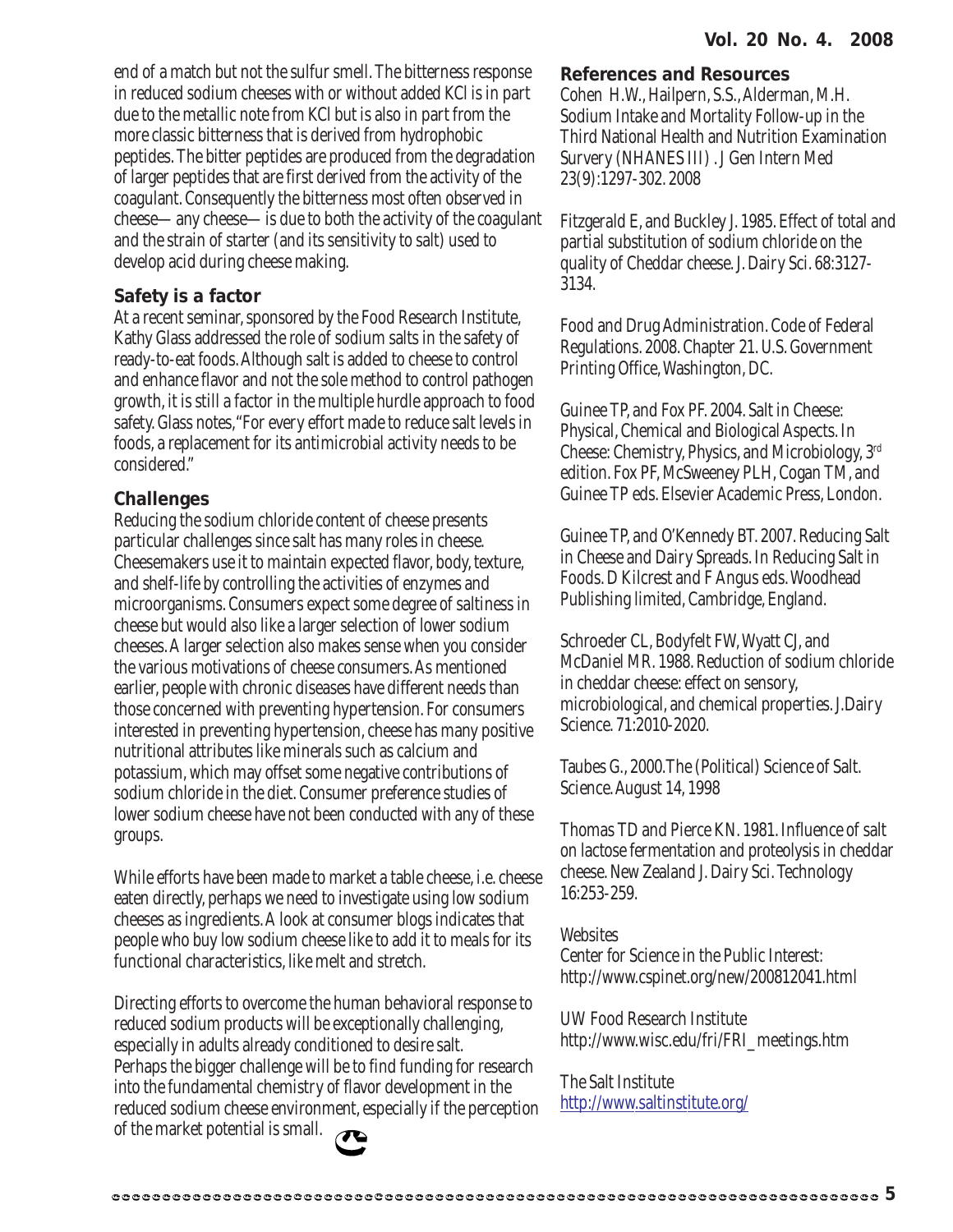### **Vol. 20 No. 4. 2008** Milk Markets and More

*by Brian W. Gould, Associate Professor, Agricultural and Applied Economics University of Wisconsin—Madison*

#### **The Value of Dry Whey**

The market for whey has returned to what could be considered "normal" conditions from the unprecedented prices observed for most of 2007. Figure 1 displays the dramatic changes in wholesale dry whey prices over the 2004-2008 period along with the average value since Federal Order Reform in January 2000. The extreme price conditions experienced in 2007 are clearly indicated.

The impact on the cheese industry cannot be overstated. For some, it represented a significant and positive revenue source. For other cheese manufacturers, especially those without access to whey drying facilities, these high prices actually created a financially trying situation. The primary explanation stems from the California and Federal Milk Marketing Order (FMMO) minimum milk pricing systems existing at that time. It was implicitly assumed that cheese manufacturers were able to obtain the NASS monthly dry whey prices when paying their farmer patrons. For

example, in May 2007, it was assumed the cheese plant received more than \$0.75/lb for the dry whey. However, many small cheese plants were receiving much less.

California 4b Milk Pricing and Dry Whey Contribution The reaction to these relatively high whey prices used in pricing milk for the cheese manufacturer differed significantly. In California, the milk pricing for 4b milk (milk used for cheese manufacture) was changed effective December 1, 2007 to set a fixed net whey contribution to the non-fat solids value. The FMMO pricing system was not changed appreciably.

Figure 2 shows the current pricing system used to determine the minimum value of milk used for cheese manufacture in California. Under this pricing system, the 4b price is the sum of the fat and solids-not-fat (SNF) values. Fat value is a function of the CME butter spot price after adjusting for California's market conditions and the non-milk butter make allowance, \$0.1560. The solids-not-fat value is a function of the value of CME cheddar cheese spot price, the CME spot butter price and a fixed net whey value. For the cheese and butter components of the SNF value adjustments are made for local market conditions and the non-milk manufacture cost.

*continued on page 8*



#### **Figure 1. Monthly NASS Average U.S. Dry Whey Prices**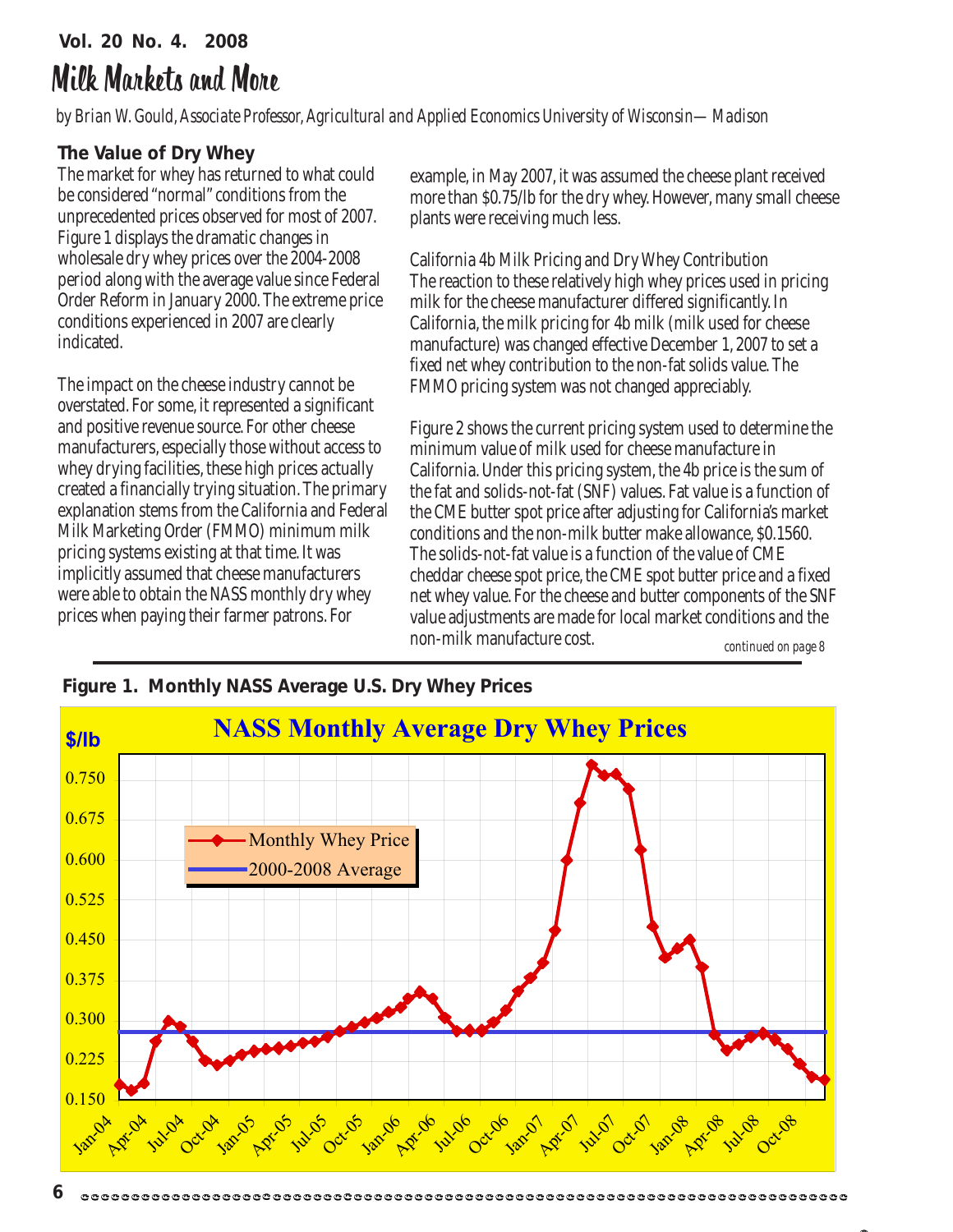#### **Figure 2. Current California system for setting the minimum 4b milk price**

4b Price  $(S/cwt) = FatV x 3.5 + SNFV x 8.7$ 



At the bottom of Figure 2 we see that the net value of whey added to the per lb SNF value is \$0.25. This implies that the net whey value per cwt of milk is  $$0.25^*8.7/8.8 = $0.247$ . It is important to note that under the current structure, this net whey value does not change with market conditions. This is important given that the current (mid-December) national NASS dry whey price is less than \$0.20/lb.

#### **Figure 3. Current FMMO system for determining Class III milk prices**

Class III Price  $(S/cwt) = FatV x 3.5 + SkimV x .965$ 

Class III Price  $(\frac{C}{x})$  = FatV x 3.5+ SkimV x .965 FatV = (NASS Butter Price – \$0.1715) x 1.211 SkimV = Protein Value x  $3.1 +$  Other Solids Value x Protein Value = (NASS Cheddar Price  $-$  \$0.2003) x 1.383 + {([(NASS Cheddar Price – \$0.2003) x 1.383] x 1.572) – 0.9 x FatV} x 1.17 Other Solids Value = (NASS Dry Whey Price  $-$  \$0.1991) x 1.03 lbs Fat/cwt | % Skim lbs. butter/lb of fat lbs Protein/cwt | lbs Other Solids/cwt Make allowance Make allowance Make allowance lbs.Other Solids/lb of Dry Whey

In contrast to the California system used to value 4b milk, the valuation of Class III milk under the FMMO system is based on the fat value and the skim value of the raw milk. As shown in Figure 3, a 3.5% fat content is assumed and the skim portion represents 96.5% of the standard raw milk. The fat value is based on the monthly NASS butter price after accounting for an assumed non-milk make allowance.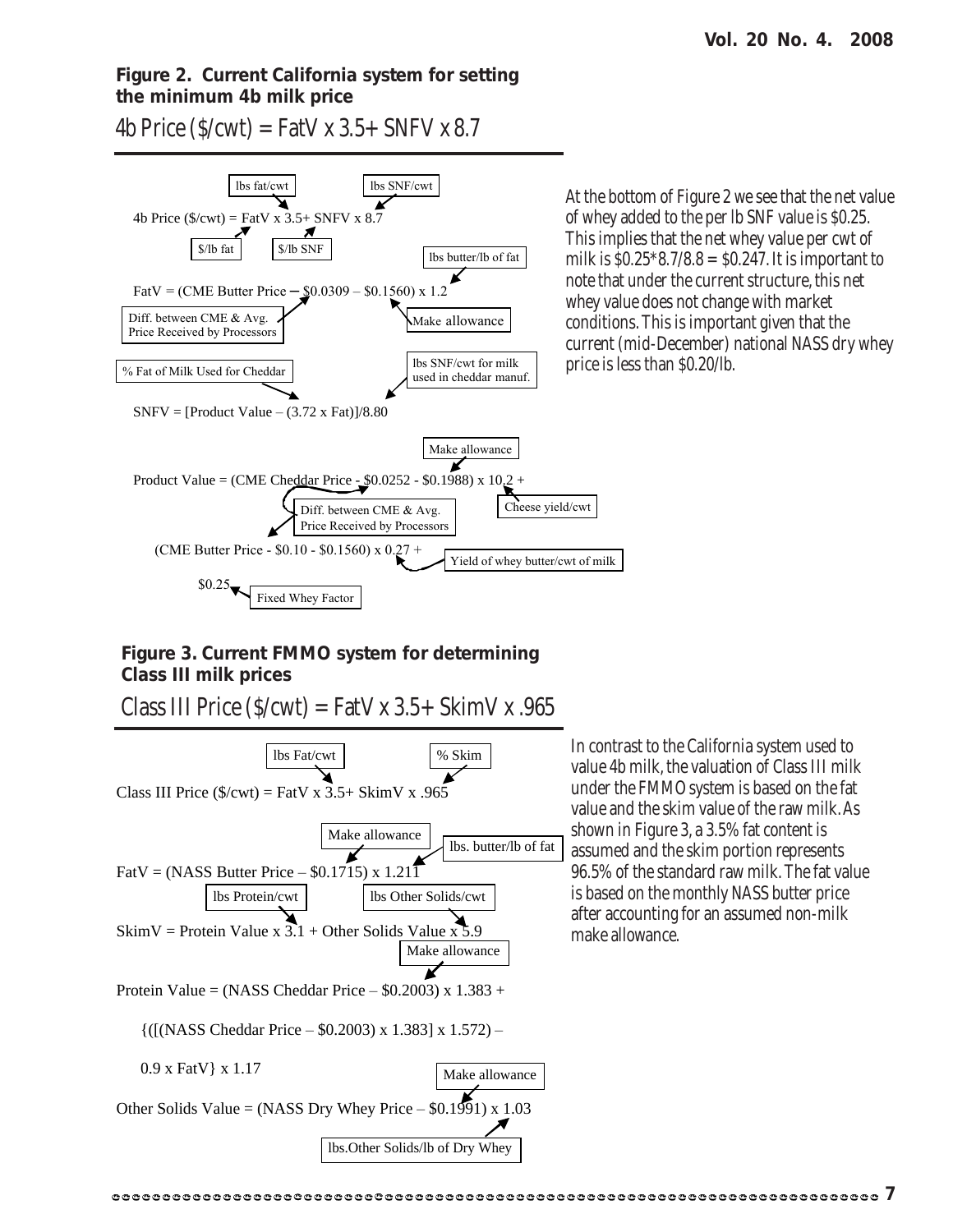#### **Vol. 20 No. 4. 2008**

#### *continued from page 7*

At the bottom of Figure 2 we see that the net value of whey added to the per lb SNF value is \$0.25. This implies that the net whey value per cwt of milk is  $$0.25^*8.7/8.8 = $0.247$ . It is important to note that under the current structure, this net whey value does not change with market conditions. This is important given that the current (mid-December) national NASS dry whey price is less than \$0.20/lb.

#### **Federal Class III pricing**

In contrast to the California system used to value 4b milk, the valuation of Class III milk under the FMMO system is based on the fat value and the skim value of the raw milk. As shown in Figure 3, a 3.5% fat content is assumed and the skim portion represents 96.5% of the standard raw milk. The fat value is based on the monthly NASS butter price after accounting for an assumed nonmilk make allowance.

The skim portion of the standard milk is assumed to be composed of 3.1% true protein and 5.9% other (nonfat/non-protein) solids. The protein valuation formula is fairly complicated because it attempts to account for the value of butterfat in cheese in excess of the value of butterfat in butter. It also accounts for the fact that protein has value in cheese in addition to the direct impact on cheese yield. This added value is attributed to the fact that casein retains butterfat in cheese.<sup>1</sup>

Dry whey prices are used to determine other solids value of Class III milk. In contrast to the California 4b milk price system, the contribution of wholesale dry whey prices to the pricing of Class III milk changes from month to month. Thus, when the NASS average monthly dry whey price is less than \$0.1991/lb, dry whey generates a negative contribution to the minimum Class III price. This has been true for the Announced Class III price for October and November 2008, although these negative values were substantially less than -\$0.01/cwt.<sup>2</sup> Also, minor make allowance changes to the other solids valuation formula

The question remains, will these systems continue to serve the interests of cheese manufacturers?

went into effect with the release of the October 2008 prices. Prior to October 2008, the dry whey make allowance for other solids calculation was 0.1956 compared to the current make allowance of \$0.1991. Over the Jan-Sept. 2008 period the average contribution per cwt. to the Class III skim milk value from other solids (dry whey) was \$0.0786. Again, this value was net of make allowance.

#### **Summary**

The valuation of non-fat/non-protein components of cheese milk is an on-going problem for the cheese industry. This problem stems from using a small number of products to represent the multitude of products and by-products produced by cheese manufacturers to maximize the value of the plant's revenue stream. In addition, different technologies and plant sizes/ economies highlight the difficulty of using a single productbased formula system to value cheese milk. California is using a system that essentially insulates the industry from movements in market valuation of whey-based products. The FMMO pricing system allows for changes in whey markets to be reflected in Class III pricing. The question remains whether, in the long run, these systems will continue to best serve the interests of cheese manufacturers when determining the full value of milk used to produce cheese.

#### **Resources**

For an overview of pricing under the FMMO system refer to the following publication:

Ed Jesse and Bob Cropp, 2008. *Basic Milk Pricing Concepts for Dairy Farmers*, Publication A3379, University of Wisconsin-Extension, October. This can be obtained via the following URL: http://future.aae.wisc.edu/pubs/pubs/show/354 .

Spreadsheet models of the current California and FMMO milk pricing systems can be found at the following URL: *http://future.aae.wisc.edu/docs/excel.html*

*continued on page 8*

<sup>&</sup>lt;sup>1</sup> Ed Jesse and Bob Cropp, 2008. *Basic Milk Pricing Concepts for Dairy Farmers*, Publication A3379, University of Wisconsin-Extension, October. This can be obtained via the following URL: http://future.aae.wisc.edu/pubs/pubs/show/ 354 .

<sup>&</sup>lt;sup>2</sup> As of this writing, it is expected that there will also be a negative contribution to the Announced December Class III price. A spreadsheet showing these negative effects can be obtained via the following URL: http://future.aae.wisc.edu/collection/ software/advanced\_prices\_final\_version1.xls .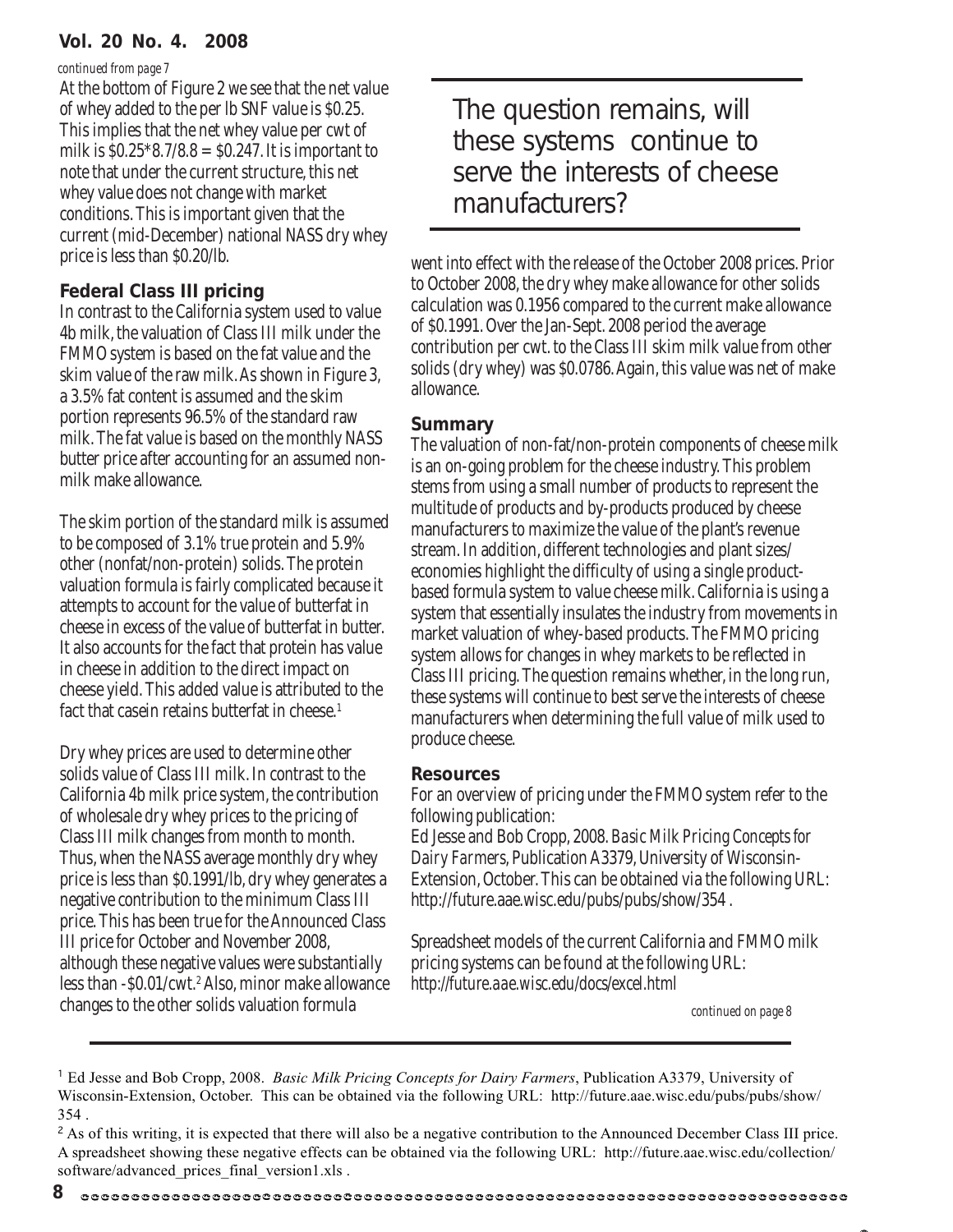## News from CDR

#### **WI Cheese Industry Conference April 22-23, 2009**

Join more than 1200 cheese industry leaders from around the nation on April 22-23 at the Wisconsin Cheese Industry Conference held at the La Crosse Center (La Crosse, WI). Gain information about the latest in cheese technology, product marketing and dairy issues affecting our industry.

The conference, co-sponsored by the Wisconsin Cheese Makers Association and the Wisconsin Center for Dairy Research, opens Wednesday morning, April 22 with a general session featuring Keynote speaker Dr. Lowell Catlett, followed by an afternoon tabletop miniexposition and an evening of fun at the Champion Cheese auction. Thursday, April 23 features two sessions sponsored by WCDR - "Solving the Cheese Defect Puzzle" during the morning CDR cheese technology update; and during the afternoon whey technology update - "The Latest Insights Related to Bioactive Components in Whey and Their Potential Health Benefits" by Bruce German, University of California-Davis, Nestle Research Center. The conference closes Thursday evening with the United States Champion Cheese Contest Reception and Awards Banquet.

For more information, visit the WCMA website at www.wischeesemakersassn.org or the CDR website at www.cdr.wisc.edu.



**CDR welcomes Wallace Barrow** Wallace Barrow recently joined the IT section of CDR, helping us to fight off viruses, deflect spam, and keep our computers running.

#### **Resouces, continued from page 8**

The Understanding Dairy Markets website (http:// future.aae.wisc.edu) is a comprehensive source of dairy market data. Data with respect to the domestic pricing of dry whey refer to the following URL's:

NASS Average Dry Whey Prices Used in Announced Class III Pricing:

 http://future.aae.wisc.edu/data/monthly\_values/by\_area/ 2009?tab=prices

U.S. Average Monthly Dry Whey Price:

 http://future.aae.wisc.edu/data/monthly\_values/by\_area/ 20?tab=prices

Weekly U.S. Dry Whey Price:

 http://future.aae.wisc.edu/data/ weekly\_values/by\_area/1611?tab=prices U.S. Average Monthly Whey Protein Concentrate Price:

 http://future.aae.wisc.edu/data/ monthly\_values/by\_area/19?tab=prices U.S. Weekly Whey Protein Concentrate Price: http://future.aae.wisc.edu/data/ weekly\_values/by\_area/1610?tab=prices

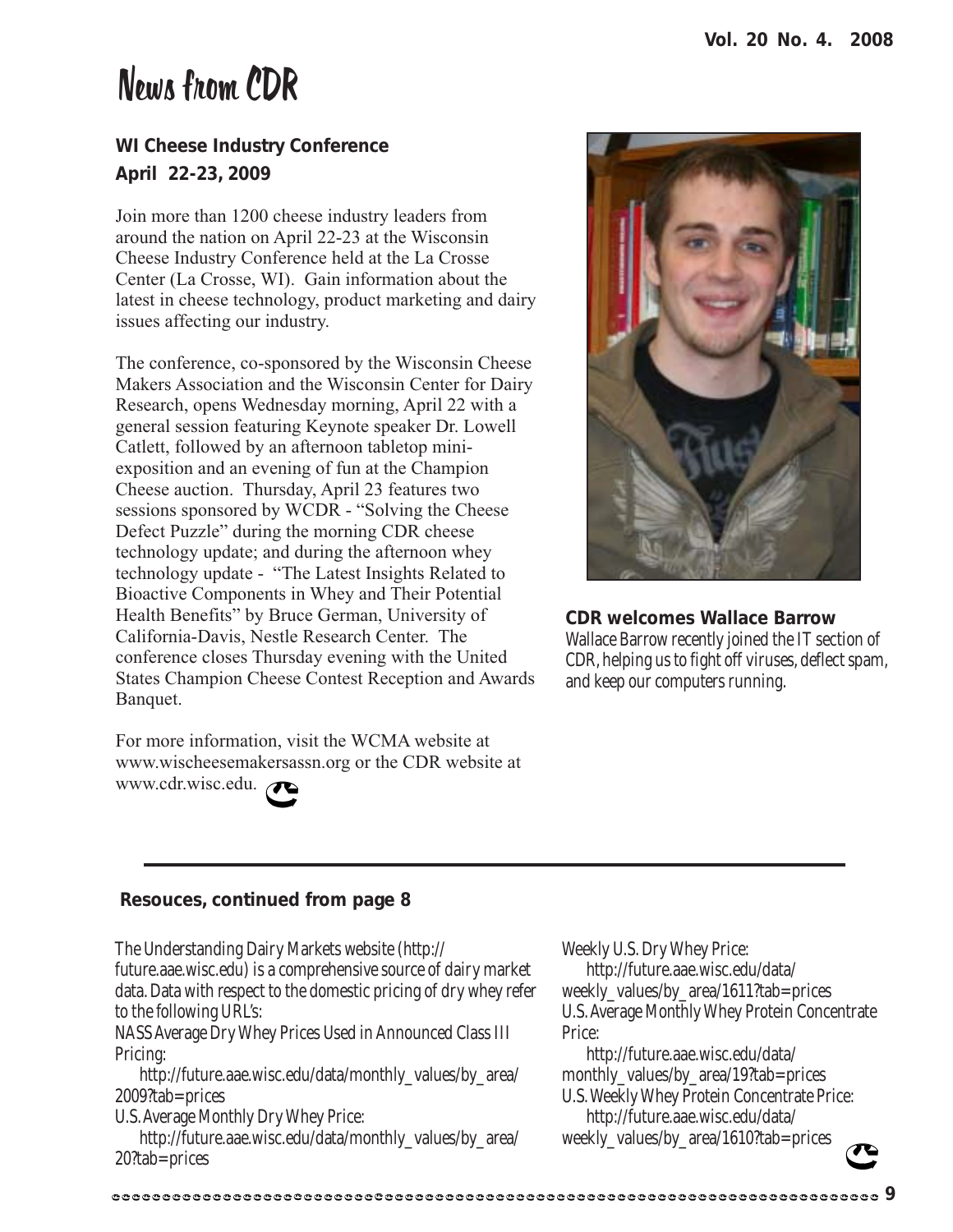# **Vol. 20 No. 4. 2008**



*Curd clinic doctor for this issue is Mike Molitor, pilot plant project manager, at CDR*

Cooks appreciate the texture and viscosity of Greek yogurt. In short, they appreciate its functionality.

Curd Clinic Curd Clinic Curd Clinic Curd Clinic I have been getting a lot of phone calls about Greek yogurt. What is it and why are consumers looking for it?

> ${\boldsymbol A}.$  Greek yogurts are indeed showing up in markets across the United States. From Chaboni produced by AgroFarma Inc. in New York to Voskos made by Sun Valley Dairy in Californi, this high protein cultured dairy product is trendy.

Traditionally, Greek yogurt was made by straining whole milk yogurt with cheesecloth to remove some whey. Straining concentrates the protein and butterfat into an acidic, smooth and rich, nutrient dense cultured product. Today's Greek yogurts have a wide range of butterfat content; in fact, commercial Greek yogurts can range from nonfat to >10% butterfat. When strained to remove any significant quantity of whey, Greek yogurt would obviously contain significantly more protein than fluid milk, some Greek yogurt is >9% protein.

Commercially, Greek yogurts can be strained by one of three fundamentally different methods. You can go the traditional route, using cloth or bags, the mechanical method employing centrifugal force to spin out whey, or a more contemporary continuous method cross flow filtration or ultrafiltration (UF). Using UF as a plate & frame configuration is most typical, or possibly UF spiral elements. The extreme viscosity of Greek yogurt makes it a very challenging product for spiral UF elements, but it's reported to be done.

While everyone agrees that traditional Greek yogurt requires straining to concentrate the butterfat and protein, Greek style yogurt may reach high butterfat and/or protein concentration after ingredient fortification. Thus, if a Greek style yogurt label indicates protein content similar to fluid milk (around 3%, or lower protein than a typical NFDM fortified yogurt), then it's probable that little or no straining was employed.

Why do people seek out Greek yogurt? As mentioned above, it is a nutrient rich food and it can be low in fat as well as high in protein. This yogurt is smooth and rich, with a pleasing mouth feel. Cooks, especially those who dislike the heaviness of mayonnaise but want more body than regular yogurt offers, appreciate the texture and viscosity of Greek yogurt. In short, they appreciate its functionality. In addition, consumers these days are looking for "authentic" foods, or food made in a traditional manner with less processing and fewer additives. Another factor in its favor is that Greek yogurt is part of the Mediterranean diet, touted for its heart-healthy attributes.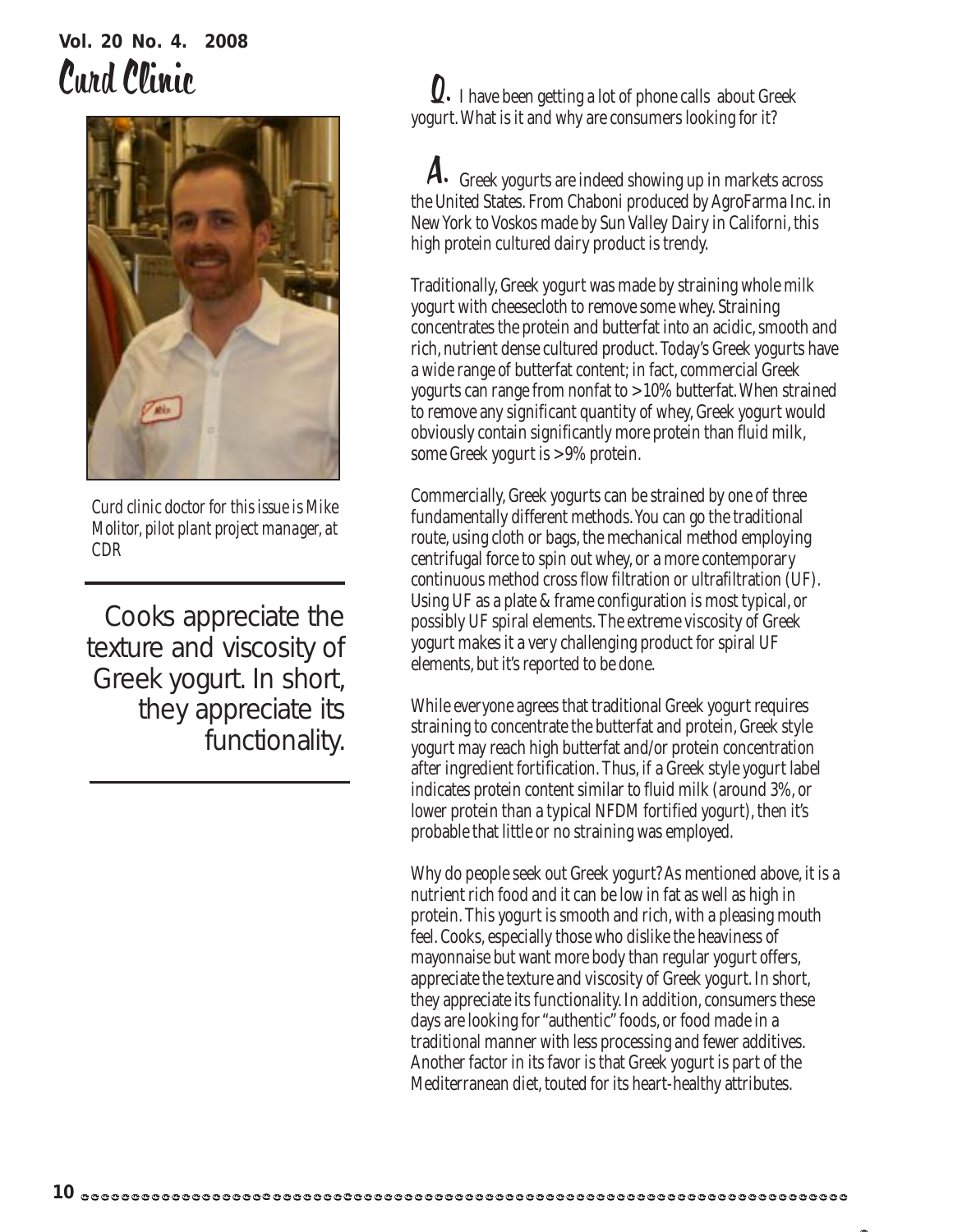| <b>Fat 18g</b><br>Sat. Fot 11g | 285 |                               |
|--------------------------------|-----|-------------------------------|
| <b>TransFat 1g</b>             |     | <b>Total Cart</b><br>Fiber 0  |
| plest, 90mg 30%<br>110mg       |     | Sugars 9<br>5% Protein 9g     |
|                                |     | OS - Vitamin C O% - Cabian 30 |
|                                |     |                               |





*It is important to read the labels since there is no standard of identity for Greek yogurt and brands do vary.*

Greek yogurt isn't the only nutrient dense cultured milk product on the market, there's a variety of dairy products that are cultured and then concentrated—many with a mid-Eastern or European origin. In general, the concentration increases as you proceed down this list: Greek yogurt, Fromage Frais, quarg, Bakers cheese, and cream cheese.

Quarg is the English translation of the German quark. This cultured dairy product is very popular in Germany and a similar product, fromage frais or fresh cheese, is popular in France. People in the United Kingdom are developing a taste for quarg, but here in the U.S. the market is much smaller. Perhaps it will be the next trend?





Please help us keep our mailing list current! Simply phone, fax or e-mail the information requested below to:

> *The Dairy Pipeline* Center for Dairy Research 1605 Linden Dr. Madison, WI 53706 phone: 608/262-8015 fax: 608/262-1578

You can also choose to forgo a mailed copy and get on our e-mail subscription list which will remind you to read the Pipeline on the web. Sign up for this option on our website: www.cdr.wisc.edu

| Name                          |
|-------------------------------|
|                               |
|                               |
|                               |
|                               |
|                               |
|                               |
| Country<br>(and mailing code) |

**11**

 $\Box$ CHANGE  $\Box$ ADD  $\Box$ REMOVE